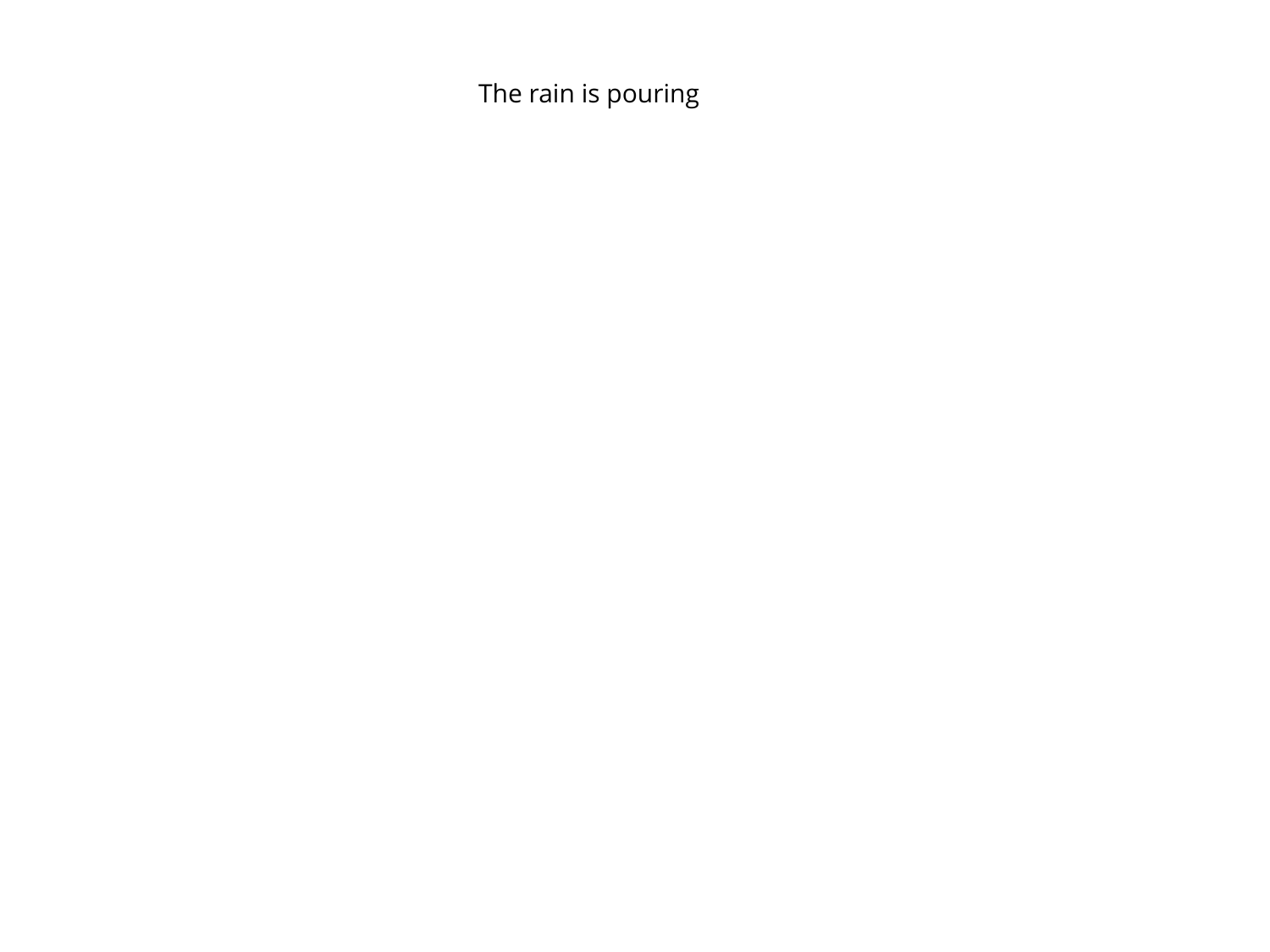Drip drip the rain is pouring loudly max and cooper's parents left to get supplies because A storm was coming soon a cloud rumbled spread deep through the mountains rangers were around the house the broke down the doors cooper and max hid under the bed the rangers landed and fell to sleep max and cooper snuck from under the bed and out the house to a local shop and slept there that night they ate ice cream and fell a sleep the next morning the went to go travel in a car to perth and when they made it to Perth they went to see there cousins . Chapter 2 coming soon